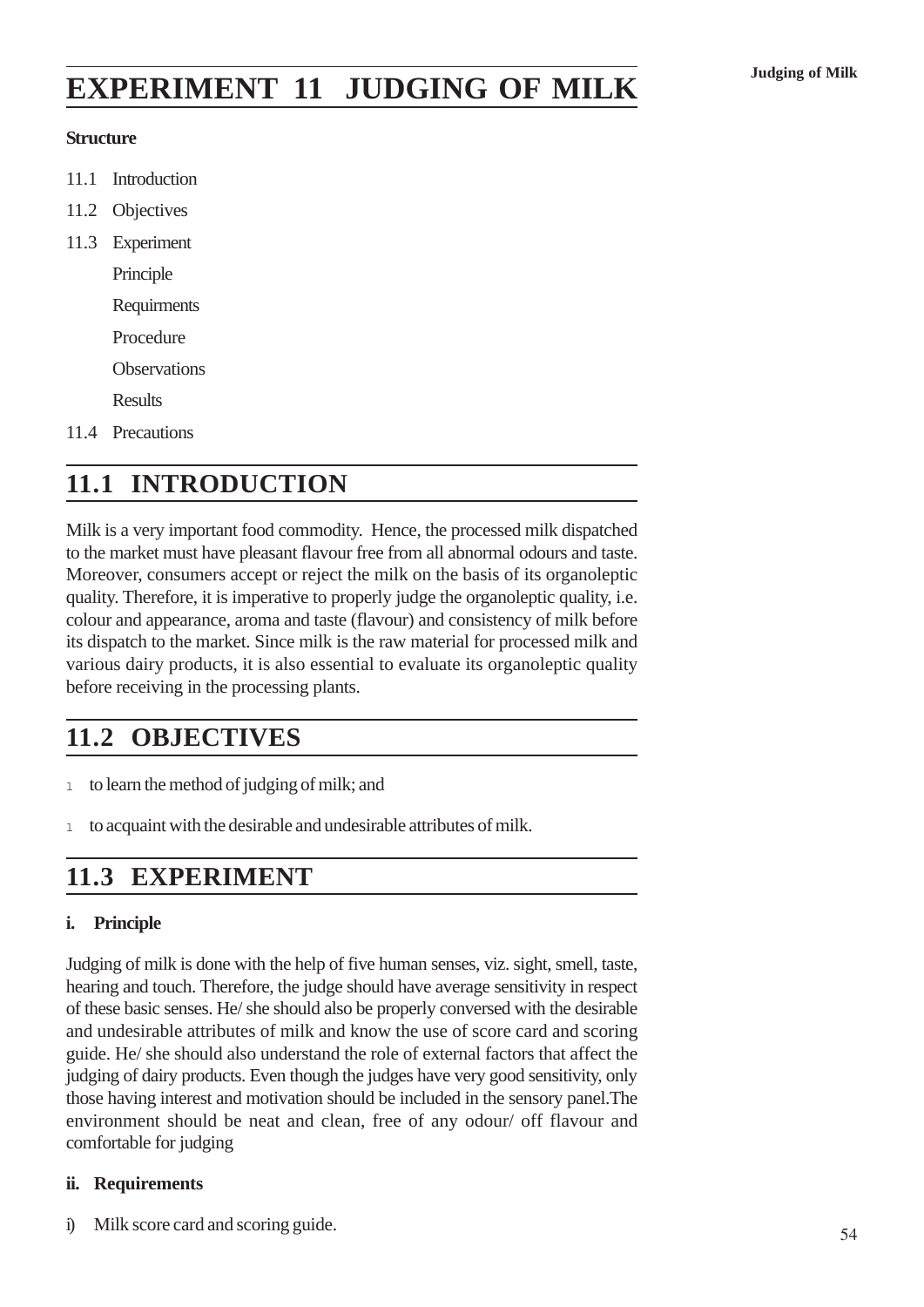- ii) Representative samples of milk either in sealed pouches (individual samples) or **Judging of Milk** in properly closed bottles.
- iii) Glass tumbler.
- iv) Thermometer.

#### **iii. Procedure**

- i) Collect a representative sample of milk. In case of a retail container, such as milk pouch/ bottle, the sample can be taken as such, whereas from a bulk container, about 100 ml samples should be drawn in a clean glass bottle.
- ii) Note the actual temperature. If it is too low, adjust it to about  $15^{\circ}$ C.
- iii) First of all note the condition of the container/ sachet for neatness, fullness, etc. and smell the milk for aroma.
- iv) Open the sachet or container.
- v) Simultaneously observe the sample for colour, presence of extraneous matter and partially churned fat globules floating on the surface, if any.
- vi) A sediment test, using a standard disc for comparison, should be performed. Alternatively, observe the presence of extraneously matter, if any on the surface and bottom of milk and score on the basis of extent of this matter.
- vii) Sip sufficient quantity of milk, roll around your mouth and note the taste sensations.
- viii) Expectorate the sample, wait for a few seconds for perception of the aftertaste and finally rinse your mouth thoroughly with tap or lukewarm water.

#### **iv. Observations**

Record scores of all attributes of each sample in the score card (Table 11.1) against the maximum score. Tick mark against the defect, if any, in the relevant row under the corresponding sample. Refer to the suggested scoring guide (Table 11.2) for allotting score based on the intensity of the defect. Allot perfect score in case an attribute is not judged or examined, for example bacteria and temperature.

#### **v. Results**

Results are the same as recorded in the score card. Make total of all score and grade the samples as below:

| <b>Score</b> | <b>Grade</b>     |  |  |
|--------------|------------------|--|--|
| $> 90\%$     | <b>Excellent</b> |  |  |
| 80-90%       | Good             |  |  |
| 60-80%       | Fair             |  |  |
| $< 60\%$     | Poor             |  |  |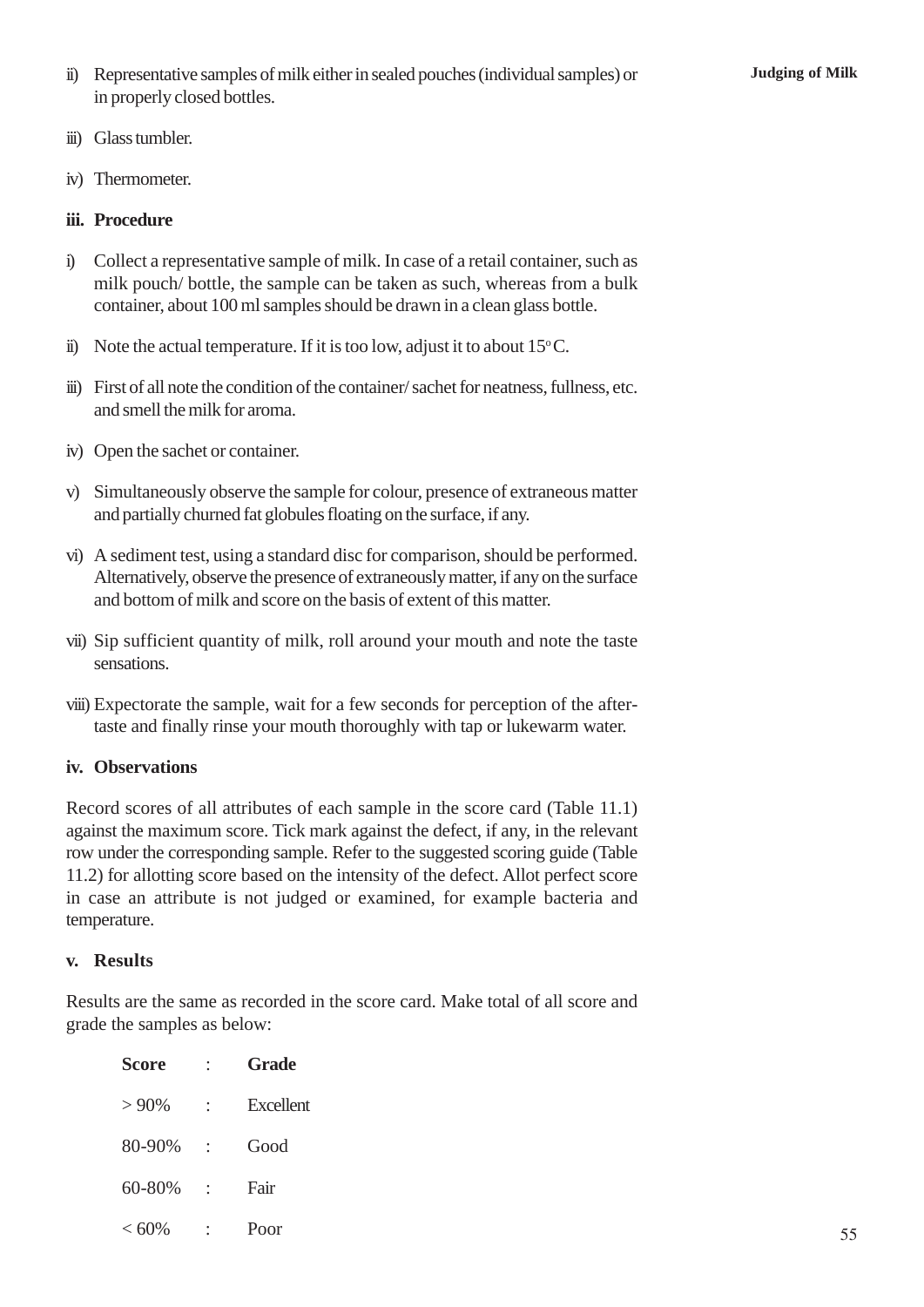# **11.4 PRECAUTIONS** Judging of Milk

- i) Temper the sample at proper temperature.
- ii) Don't use odorant materials, such as perfume at the time of judging.
- iii) Keep a gap of 1 hour between meal and judging of samples.
- iv) Always rinse your mouth with fresh tap water or luke warm water between the samples

#### **Table: 11.1 Score Card for Milk**

**Scoring Instructions:** Please write the score under each sample in the appropriate space against the maximum score. Refer to the scoring guide for allotting the score based on the type and intensity of defect. Indicate the defect, if any, by tick mark opposite the listed defects under the corresponding sample. Total the score of each sample and grade on the basis of suggested scale.

| <b>ATTRIBUTES</b>                      | <b>Defect</b>                           | <b>Sample Number</b> |                  |   |                         |   |
|----------------------------------------|-----------------------------------------|----------------------|------------------|---|-------------------------|---|
|                                        |                                         | $\mathbf{1}$         | $\boldsymbol{2}$ | 3 | $\overline{\mathbf{4}}$ | 5 |
| Flavor (Max Score 10)                  | Score                                   |                      |                  |   |                         |   |
| Allot <sup>3</sup> 9 for normal sample | Acidic (sour)                           |                      |                  |   |                         |   |
|                                        | <b>Barny</b>                            |                      |                  |   |                         |   |
|                                        | <b>Bitter</b>                           |                      |                  |   |                         |   |
|                                        | Cooked                                  |                      |                  |   |                         |   |
|                                        | Cowy                                    |                      |                  |   |                         |   |
|                                        | Feed/weed                               |                      |                  |   |                         |   |
|                                        | Flat                                    |                      |                  |   |                         |   |
|                                        | Foreign                                 |                      |                  |   |                         |   |
|                                        | <b>Lacks</b> freshness                  |                      |                  |   |                         |   |
|                                        | Neutralizer                             |                      |                  |   |                         |   |
|                                        | Oxidized                                |                      |                  |   |                         |   |
|                                        | Metallic                                |                      |                  |   |                         |   |
|                                        | Rancid                                  |                      |                  |   |                         |   |
|                                        | Salty                                   |                      |                  |   |                         |   |
|                                        | Sunlight                                |                      |                  |   |                         |   |
|                                        | Unclean                                 |                      |                  |   |                         |   |
| PACKAGE SCORE                          | (MAX SCORE 5)                           |                      |                  |   |                         |   |
| Normal sample 34.5                     | Defective/Leaky                         |                      |                  |   |                         |   |
|                                        | Dirty outside                           |                      |                  |   |                         |   |
|                                        | Illegible printing                      |                      |                  |   |                         |   |
|                                        | Labeling/code incorrect                 |                      |                  |   |                         |   |
|                                        | Manufacturing & use till date not given |                      |                  |   |                         |   |
|                                        |                                         |                      |                  |   |                         |   |